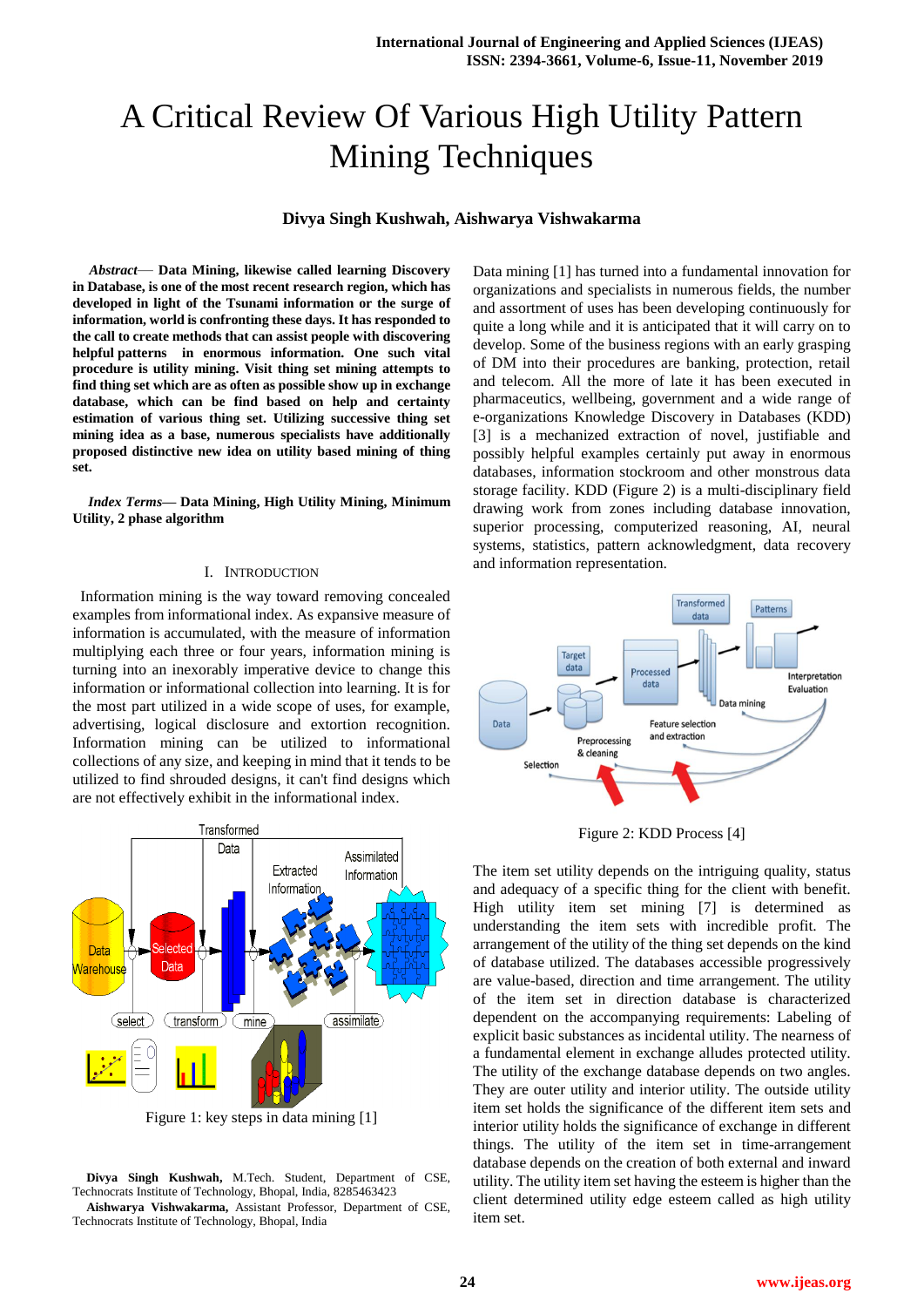## II. LITERATURE SURVEY

The down to earth handiness of the incessant item set mining is constrained by the noteworthiness of the found item sets .While mining writing has been solely centered around continuous item sets, in numerous commonsense circumstances uncommon ones are of higher enthusiasm .For instance in restorative databases uncommon blends of side effects may give helpful experiences to the doctors about the reason for the ailment. So amid the mining procedure we ought not be biased to distinguish either visit or uncommon item sets however our point ought to be recognize item sets which are increasingly utilizable to us. As it were our point ought to be in identifying item sets which have nearly higher utilities in the database, regardless of whether these recognized item sets are visit item sets, uncommon item sets or neither of them. This prompts the beginning of another methodology in information mining which depends on the idea of item set utility called as utility mining.

The constraints of incessant or uncommon item set mining spurred specialists to consider an utility based mining approach, which enables a client to helpfully express his or her points of view concerning the value of item sets as utility qualities and afterward find item sets with high utility qualities higher than an edge .In utility based mining the term utility alludes to the quantitative portrayal of client inclination for example the utility estimation of an item set is the estimation of the significance of that item set in the clients point of view. For example on the off chance that a business expert associated with some retail examine requirements to discover which item sets in the stores win the greatest deals income for the stores the individual in question will characterize the utility of any item set as the financial benefit that the store wins by selling every unit of that item set.

Y. G. Sucahyo at all [6], "CT-ITL: Efficient Frequent Item Set Mining Using a Compressed Prefix Tree with Pattern Growth" expresses that CT-ITL is a proficient strategy to discover visit thing sets from an informational index. This proposed calculation utilizes a packed prefix tree to store the components of the informational collection.

Y. G. Sucahyo at all [7], "CT-PRO: A Bottom Up Non Recursive Frequent Item set Mining Algorithm Using Compressed FP-Tre Data Structure" establishes that CT-PRO is additionally the variety of exemplary FP-tree calculation. It depends on the reduced tree structure. This calculation utilizes base up methodology for performing tree traversal. This is anything but a recursive technique.

A.M. Said at all [8], "A Comparative Study of FP-Growth Variations" gives a tree the packed structure. This Compress tree structure is likewise the prefix tree in which every one of the things are put away in the slipping request of the recurrence with the field record, recurrence, pointer, thing id . ZHOU Jun et al.[9], "A More Accurate Space Saving Algorithm for Finding the Frequent Items" proposed this calculation by thinking about the space as an imperative factor. Creators utilized an improved LRU (Least Recently Used) based calculation. Proposed calculation precludes the rare things before taken for the handling. Technique expands the dependability and the execution. Strategy is utilized to discover the incessant things just as the recurrence of those things.

Y. Liu et al [10], "A quick high utility item sets mining calculation," presented the idea of exchange weighted utility. The greater part of the current calculations utilizes a measure known as TWU (Transaction Weighted Utility). Likewise they pursue the procedure of two stage applicant age.

Y.- C. Li at all [11], "Secluded things disposing of procedure for finding high utility item sets," proposed a confined thing disposing of technique. On the off chance that any size k thing set does not contain a thing I, at that point thing I is named as a separated thing. The outcomes demonstrated that the proposed calculation works better for littler informational collections. Additionally it delivers less number of repetitive things as high utility thing sets.

G.- C. Lan et al [12], "An efficient projection based ordering approach for mining high utility item sets" proposed a projection based strategy for mining high utility things. This is improvement of two stage calculation. It accelerates the execution of two stage calculation. The projection of valuable components to make bigger high utility thing sets has helped in diminishing the time utilization of two stage calculation.

A. Erwin et al [13], "Efficient mining of high utility item sets from expansive datasets," proposed a cross breed calculation, a blend of against monotonicity of TWU and example development approach. This calculation at first discovers high utility thing sets of littler size and after that utilizes this consequences of size k to genet=rate applicants of  $k+1$ measure.

V. S. Tseng et al [14], "Efficient calculations for mining high utility item sets from value-based databases," proposed a FP tree based calculation, this calculation utilizes a tree to keep up the TWU data. It additionally utilizes the idea of pruning to kill the pointless things from the main period of the calculation. This pruning helps in sparing extra room as the measure of tree diminishes.

## III. PROBLEM IDENTIFICATION

Work done by Jue et al. [15] is based on the concept of a tree construction based method. It does not generate candidates. First a tree is constructed and then DFS (Depth First Search) technique is used to visit the nodes of the tree to calculate the utility of items. But construction of tree takes O(n) time. Also searching element in a tree requires O(logn) time. Deletion requires O(logn) time. So there is a scope to reduce these times by using some other appropriate data structure

## IV. CONCLUSION

In this paper, we studied the rundown of existing high utility mining methods. We confined ourselves to the exemplary high utility mining issue. It is the age of all high utility thing set that exists in any standard informational index regarding negligible edges for help and certainty.

A basic survey of present day high utility thing set is performed. The examination hole is likewise recognized in this abstract. The idea of learning revelation in information bases and high utility mining is additionally explained.

## V. ACKNOWLEDGEMENT

I would like to give my sincere gratitude to our guide Er. Aishwarya Vishwakarma who encouraged and guided me throughout this paper.